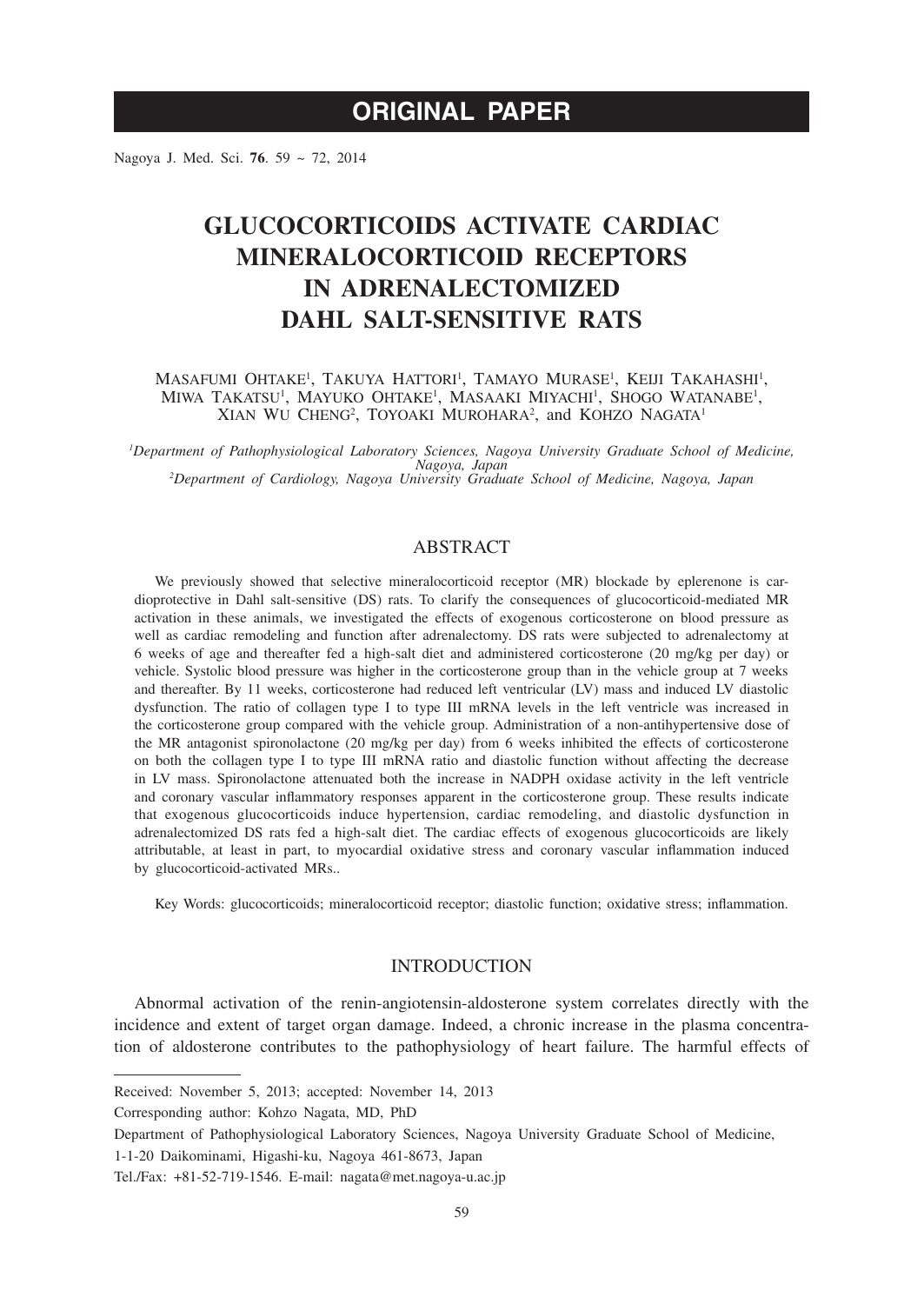aldosterone on the cardiovascular system include the induction of hypertrophy and fibrosis, a reduction in vascular compliance, ventricular diastolic dysfunction, and ventricular arrhythmia.<sup>1, 2)</sup> Transgenic mice with a selective increase in the activity of mineralocorticoid receptors (MRs) in cardiac myocytes develop myocardial hypertrophy and interstitial fibrosis, resulting in progressive left ventricular (LV) dilation, heart failure, and death.<sup>3)</sup> All these effects were prevented by treatment with the selective MR antagonist eplerenone. Overactivity of the renin-angiotensinaldosterone system is thus thought to be a risk factor for cardiovascular disease. Furthermore, we have previously shown that selective MR blockade with eplerenone is cardioprotective in the setting of hypertension associated with low renin and aldosterone levels.<sup>4)</sup>

The MR was originally thought to be activated only by the mineralocorticoid aldosterone and to act primarily by promoting sodium retention and potassium excretion in the kidney, thereby increasing blood pressure.<sup>5)</sup> It is now known to be expressed in nonepithelial cells, including cardiomyocytes, and to be activated by endogenous glucocorticoids, including cortisol in humans and corticosterone in rodents.<sup>6)</sup> In vivo, endogenous glucocorticoids bind both the MR and the glucocorticoid receptor (GR), whereas aldosterone specifically binds to the MR. Aldosterone and corticosterone possess similar high affinities for the MR, and glucocorticoids circulate at concentrations much higher than that of aldosterone under normal circumstances.<sup>6)</sup> Aldosterone action at MRs in epithelial tissues and vascular smooth muscle cells is ensured by the enzyme 11β-hydroxysteroid dehydrogenase type 2, which catalyzes the conversion of corticosterone to 11-dehydrocorticosterone, a metabolite with negligible activity at the MR. This enzyme is present at only low levels in cardiac tissue, $4, 6$  with the result that MRs in cardiomyocytes are normally occupied (but not activated) by high levels of intracellular glucocorticoids. Endogenous glucocorticoids normally do not mimic the effects of aldosterone at these unprotected MRs, however, but rather act as MR antagonists.<sup>6)</sup>

Redox regulation is thought to be an important determinant of the activity of transcription factors including nuclear hormone receptors. Cellular redox status thus modulates GR function in vivo, $\eta$  and oxidative stress and the generation of reactive oxygen species affect the expression of estrogen receptors.8) Given that nuclear nicotinamide adenine dinucleotide (NADH) activates transcriptional corepressors in vivo and attenuates transactivation,<sup>9)</sup> alterations in redox status during oxidative stress may be a driver for activation of the glucocorticoid-MR complex in the cardiovascular system.4)

We hypothesized that glucocorticoid-mediated MR activation may contribute to cardiac and coronary vascular injury associated with low-aldosterone hypertension. To test this hypothesis, we investigated the effects of exogenous corticosterone on blood pressure and cardiac remodeling and function, as well as the modulation of such effects by MR blockade, in adrenalectomized (ADX) Dahl salt-sensitive (DS) rats fed a high-salt diet.

#### METHODS

### *Animals and experimental protocols*

Male inbred DS rats were obtained from Japan SLC Inc. (Hamamatsu, Japan) and were handled in accordance with the guidelines of Nagoya University Graduate School of Medicine as well as with the Guide for the Care and Use of Laboratory Animals (NIH publication no. 85–23, revised 1996). Weaning rats were fed laboratory chow containing 0.3% NaCl until 6 weeks of age, after which the diet was switched to chow containing 8% NaCl. DS rats fed an 8% NaCl diet after 6 weeks of age develop compensated LV hypertrophy attributable to hypertension at  $11$  weeks.<sup>10)</sup> DS rats on such a diet were randomly allocated to four groups: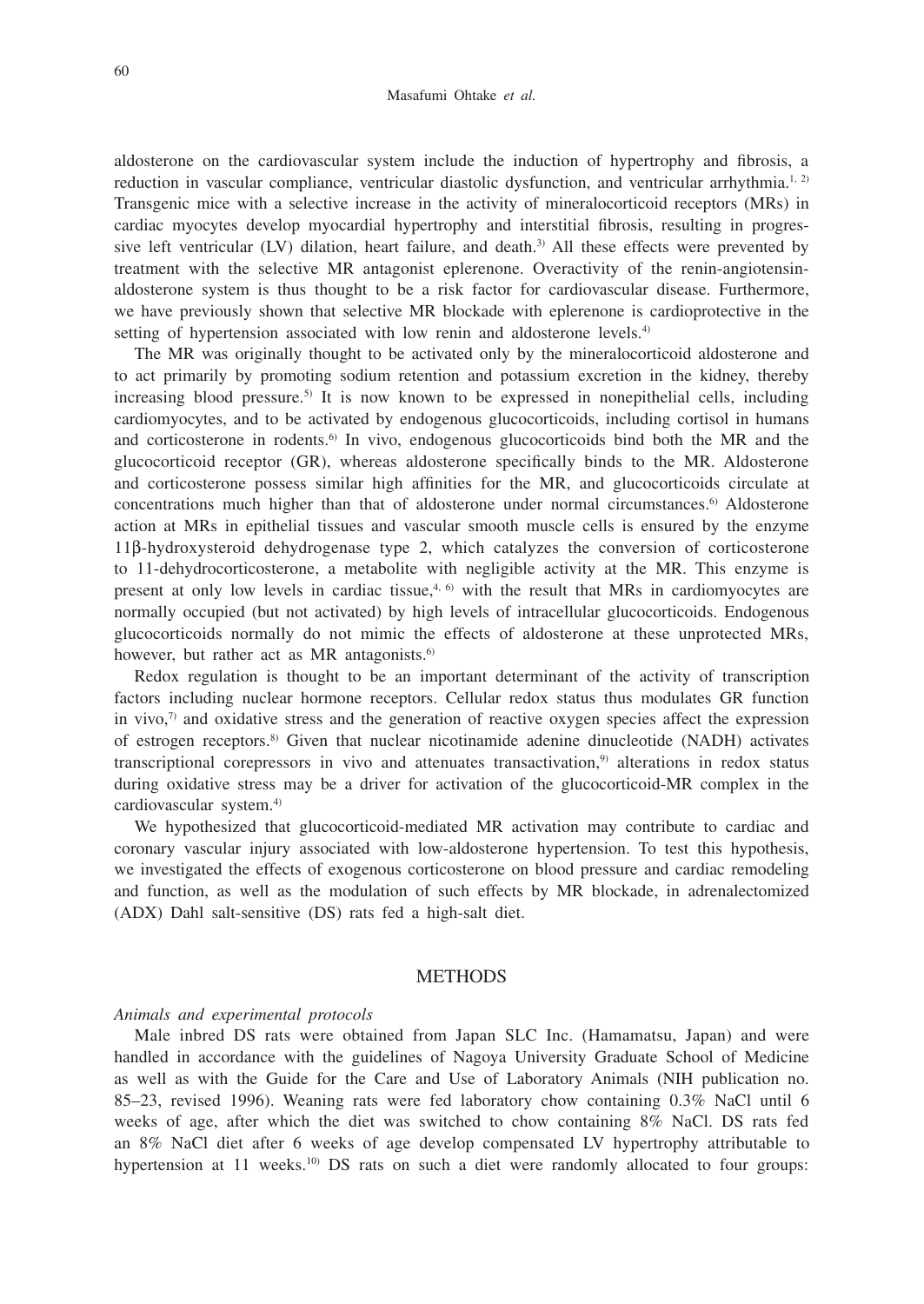(1) the LV hypertrophy (LVH) group  $(n = 7)$ ; (2) the ADX+CTC group  $(n = 10)$ , in which the animals underwent bilateral adrenalectomy and were administered corticosterone (CTC, 20 mg per kilogram of body weight per day; Sigma, St. Louis, MO); (3) the ADX+CTC+SPL group (*n*  $= 9$ ), in which the animals underwent adrenalectomy and were administered both corticosterone (20 mg/kg per day) and spironolactone (SPL, 20 mg/kg per day; Sigma); and (4) the ADX+V group  $(n = 10)$ , in which the animals underwent adrenalectomy and were administered vehicle. Adrenalectomy was performed with rats under pentobarbital anesthesia at 3 days after initiation of the high-salt diet. Corticosterone was injected subcutaneously twice a day and spironolactone was administered orally via a gastric tube, with drug treatment beginning on the day of adrenalectomy and ending when the animals reached 11 weeks of age. The doses of corticosterone and spironolactone were determined on the basis of results of previous studies.11, 12) DS rats fed a 0.3% NaCl diet after 6 weeks of age remain normotensive, and such animals served as agematched controls (CONT group,  $n = 8$ ). Both the diets and tap water were provided ad libitum throughout the experimental period. At 11 weeks of age, all of the rats were anesthetized by intraperitoneal injection of ketamine (50 mg/kg) and xylazine (10 mg/kg) and were subjected to hemodynamic and echocardiographic analyses. The heart was subsequently excised, and LV tissue was separated for analysis.

# *Echocardiographic and hemodynamic analyses*

Systolic blood pressure (SBP) was measured weekly in conscious animals by tail-cuff plethysmography (BP-98A; Softron, Tokyo, Japan). At 11 weeks of age, rats were subjected to transthoracic echocardiography, as described previously.10) In brief, M-mode echocardiography was performed with a 12.5-MHz transducer (Aplio SSA-700A; Toshiba Medical Systems, Tochigi, Japan). LV end-diastolic (LVDd) and end-systolic (LVDs) dimensions as well as the thickness of LV posterior wall (LVPWT) were measured, and LV fractional shortening (LVFS) was calculated according to the formula: LVFS =  $[(LVDd – LVDs)/LVDd] \times 100\%$ . For assessment of LV diastolic function, we calculated the deceleration time (DcT) and the isovolumic relaxation time (IRT) from the pulsed Doppler echocardiographic data. After echocardiography, cardiac catheterization was performed as described previously.13) Tracings of LV pressure and the electrocardiogram were digitized to determine LV end-diastolic pressure (LVEDP). The time constant of isovolumic relaxation (tau) was calculated by the derivative method of Raff and Glantz as described previously.<sup>14)</sup>

#### *Histology and immunohistochemistry*

LV tissue was fixed in ice-cold 4% paraformaldehyde for 48 to 72 h, embedded in paraffin, and processed for histology as described.<sup>15)</sup> Transverse sections (thickness,  $3 \mu m$ ) were stained either with hematoxylin-eosin for routine histological examination or with Azan-Mallory solution for evaluation of the extent of fibrosis, as described previously.<sup>10)</sup> To evaluate macrophage infiltration into the myocardium, we performed immunostaining for the monocyte-macrophage marker CD68 with frozen sections (thickness,  $5 \mu m$ ) that had been fixed with acetone. Endogenous peroxidase activity was blocked by exposure of the sections to methanol containing 0.3% hydrogen peroxide. Sections were incubated at  $4^{\circ}$ C first overnight with mouse monoclonal antibodies to CD68 (1:100 dilution of clone ED1; Chemicon, Temecula, CA) and then for 30 min with Histofine Simple Stain Rat MAX PO (Nichirei Biosciences, Tokyo, Japan). Immune complexes were visualized with diaminobenzidine and hydrogen peroxide, and the sections were counterstained with hematoxylin. Image analysis was performed with NIH Scion Image software.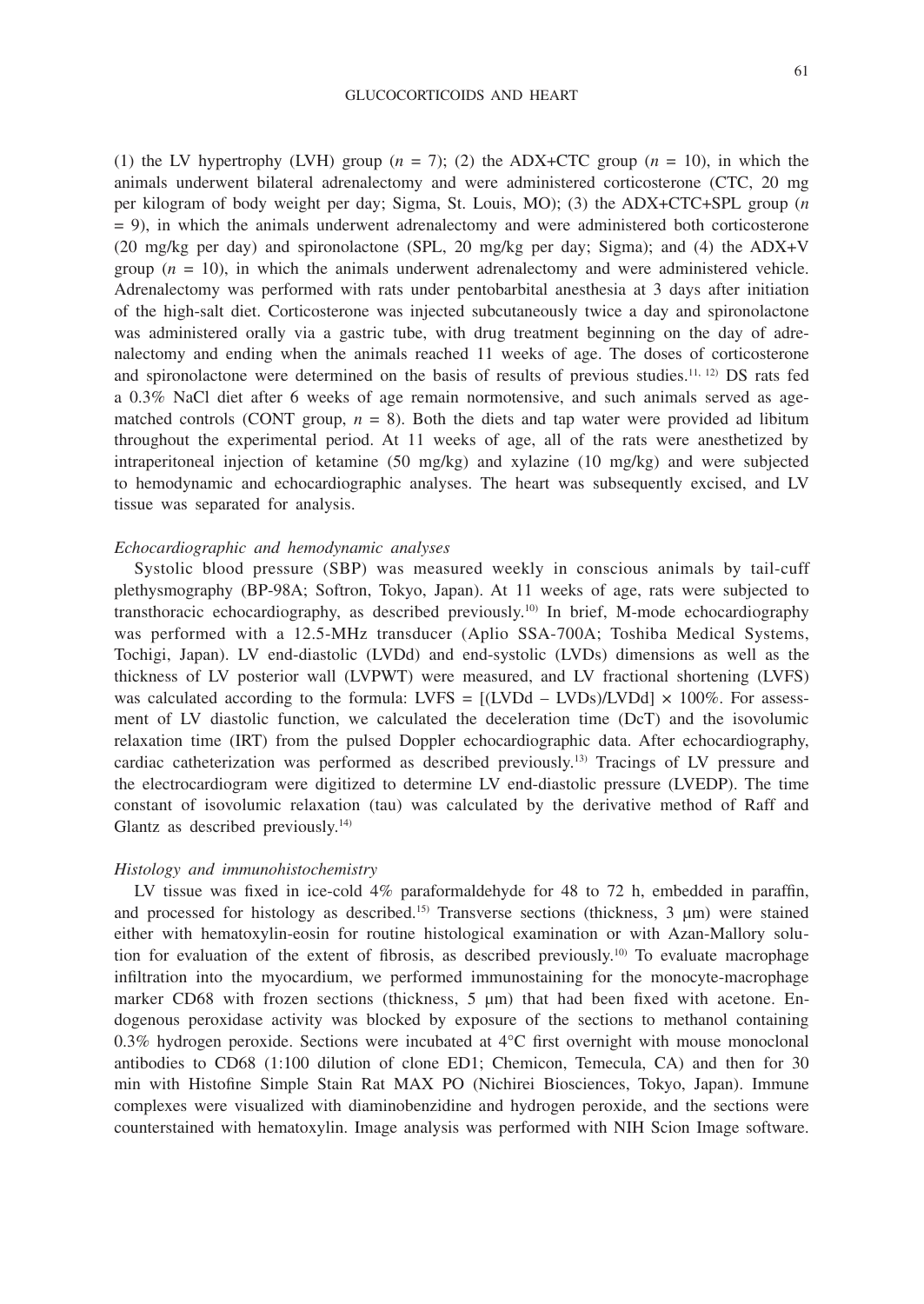#### Masafumi Ohtake *et al.*

#### *Assay of superoxide production*

Nicotinamide adenine dinucleotide phosphate (NADPH)-dependent superoxide production by homogenates prepared from freshly frozen LV tissue was measured with an assay based on lucigenin-enhanced chemiluminescence as described previously.16) The chemiluminescence signal was sampled every minute for 10 min with a microplate reader (WALLAC 1420 ARVO MX/ Light; Perkin-Elmer, Waltham, MA), and the respective background counts were subtracted from experimental values. Superoxide production in tissue sections was examined as described $17$ ) with the use of dihydroethidium (Sigma), which is rapidly oxidized by superoxide to yield fluorescent ethidium. Sections were examined with a fluorescence microscope equipped with a 585-nm longpass filter. As a negative control, sections were incubated with superoxide dismutase (300 U/mL) before staining with dihydroethidium; such treatment prevented the generation of fluorescence signals (data not shown).

#### *Quantitative RT-PCR analysis*

Total RNA was extracted from LV tissue and treated with DNase with the use of a spinvacuum isolation kit (Promega, Madison, WI). Complementary DNA (cDNA) was synthesized from 2 µg of the total RNA by reverse transcription (RT) with the use of random primers (Invitrogen, Carlsbad, CA) and MuLV reverse transcriptase (Applied Biosystems, Foster City, CA). Real-time polymerase chain reaction (PCR) analysis was performed with the use of a Prism 7700 Sequence Detector (Perkin-Elmer, Wellesley, MA), as previously described,18) and with primers and TaqMan probes specific for rat cDNAs encoding atrial natriuretic peptide  $(ANP)$ ,<sup>10)</sup> brain natriuretic peptide  $(BNP)$ ,<sup>10)</sup> collagen type I,<sup>19</sup>) collagen type III,<sup>19)</sup> insulin-like growth factor (IGF)–1,<sup>20)</sup> cyclooxygenase (COX)–2,<sup>21)</sup> osteopontin,<sup>4)</sup> monocyte chemoattractant protein (MCP)–1,<sup>4)</sup> and the p22<sup>phox</sup>,<sup>22)</sup> gp91<sup>phox</sup>,<sup>22)</sup> p47<sup>phox</sup>,<sup>23</sup>) p67<sup>phox</sup>,<sup>23</sup> and Rac1<sup>23</sup> subunits of NADPH oxidase. Reagents for detection of human 18S rRNA (Applied Biosystems) were used to quantify rat 18S rRNA as an internal standard.

## *Plasma hormone analysis*

Blood was collected from the right carotid artery of rats after hemodynamic measurements. Plasma renin activity was measured by radioimmunoassay (RIA) with the use of renin RIA beads (Abbott Japan, Tokyo, Japan). Plasma aldosterone concentration was determined by RIA with the use of a DPC aldosterone kit (Mitsubishi Chemical Medience, Tokyo, Japan).

#### *Statistical analysis*

Data are presented as means  $\pm$  SEM. Differences among groups of rats at 11 weeks of age were assessed by one-way factorial analysis of variance (ANOVA) followed by Fisher's multiple-comparison test. The time course of SBP was compared among groups by two-way repeated-measures ANOVA. A  $P$  value of  $\lt 0.05$  was considered statistically significant.

# RESULTS

#### *Plasma renin activity and aldosterone concentration*

Plasma renin activity was markedly reduced in rats of the LVH, ADX+V, ADX+CTC, and ADX+CTC+SPL groups at 11 weeks of age (Figure 1A). Plasma aldosterone concentration was also greatly reduced in LVH rats, whereas it was below the detection limit in ADX+V, ADX+CTC, and ADX+CTC+SPL rats (Figure 1B), indicative of the complete removal of the adrenal glands in these animals.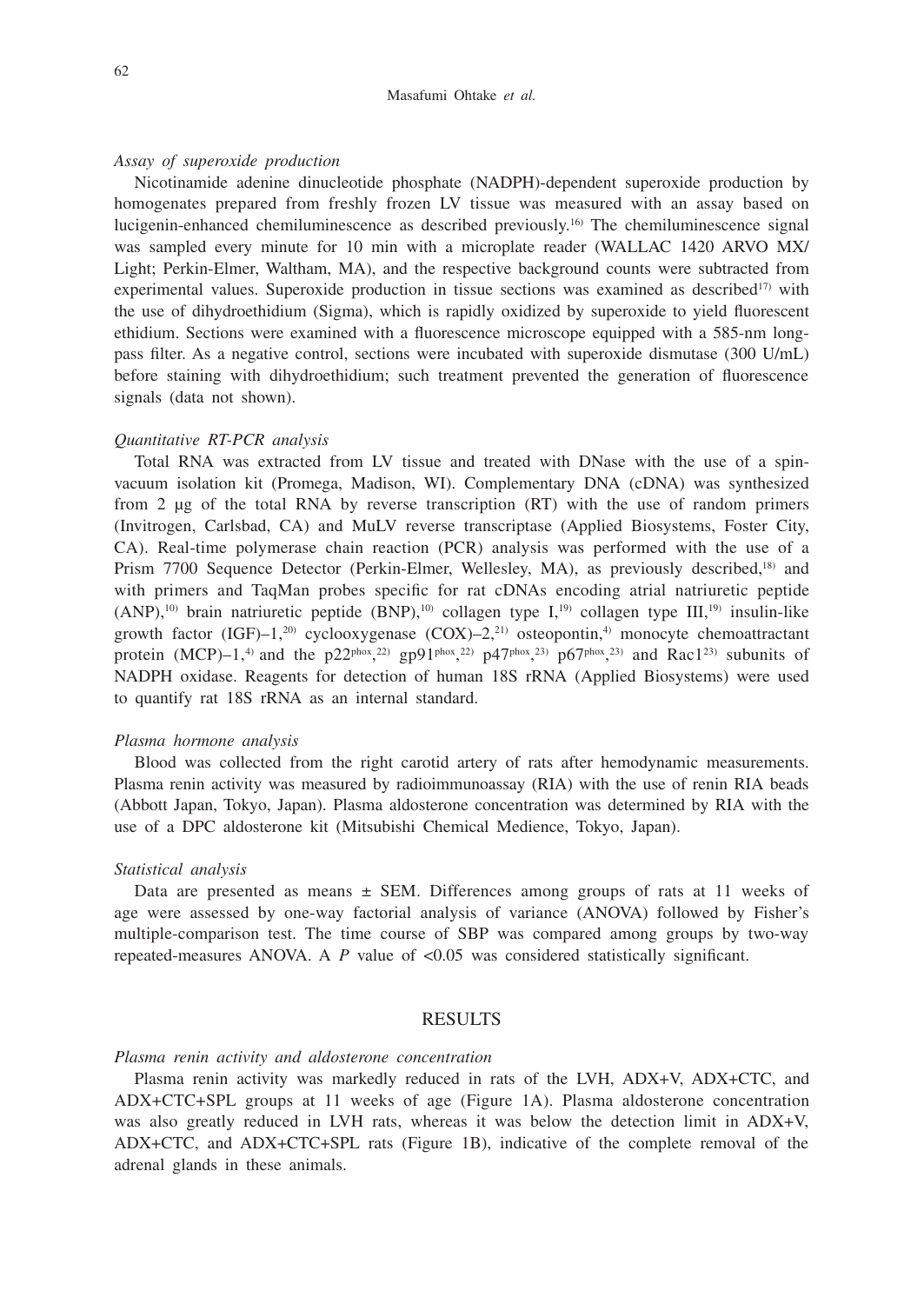

**Fig. 1** Plasma renin activity and aldosterone concentration in DS rats of the five experimental groups at 11 weeks of age. Renin activity  $(A)$  and aldosterone concentration  $(B)$  are presented as means  $\pm$  SEM for animals in each group ( $n = 8, 7, 10, 10,$  and 9 for CONT, LVH, ADX+V, ADX+CTC, and ADX+CTC+SPL groups, respectively).  $*P < 0.05$  versus CONT group;  $\dagger P < 0.05$  versus LVH group.

# *Hemodynamics and LV geometry and function*

At 11 weeks of age, there was no significant difference in body weight between LVH and CONT rats (Table 1). However, body weight of ADX+CTC rats was significantly reduced compared with that of ADX+V rats. Treatment of ADX+CTC rats with SPL resulted in a further decrease in body weight. LVH rats progressively developed severe hypertension (Figure 2, Table 1). In contrast, ADX+V rats maintained a normal SBP, just like CONT rats. However, ADX+CTC rats showed a substantial increase in SBP at 8 weeks of age and then maintained a constant high blood pressure until 11 weeks. This increase in SBP apparent in ADX+CTC rats was not affected by treatment with SPL. Heart rate was similar among the animals of the five experimental groups (Table 1). LV weight was significantly increased in LVH rats compared with CONT rats, and this effect was abolished in ADX+V rats. ADX+CTC rats showed a significant decrease in LV weight compared with ADX+V rats, and treatment of ADX+CTC rats with SPL did not significantly affect this parameter.

Echocardiography revealed that both LVPWT and LVFS were significantly increased in LVH rats compared with CONT rats (Table 2). The increase in LVPWT seen in LVH rats was attenuated in ADX+V rats. There was no significant difference in LVDd among these three groups. CTC significantly reduced both LVPWT and LVDd, whereas it did not affect LVFS, in ADX rats. DcT, IRT, and tau, all of which are indices of LV relaxation, as well as the ratio of LVEDP to LVDd, an index of LV diastolic stiffness, were all increased in LVH rats compared with CONT rats, and these effects were attenuated in ADX+V rats. ADX+CTC rats showed significant increases in DcT, IRT, tau, and the LVEDP to LVDd ratio compared with ADX+V rats, and treatment of ADX+CTC rats with SPL attenuated all of these changes in parameters of LV diastolic function.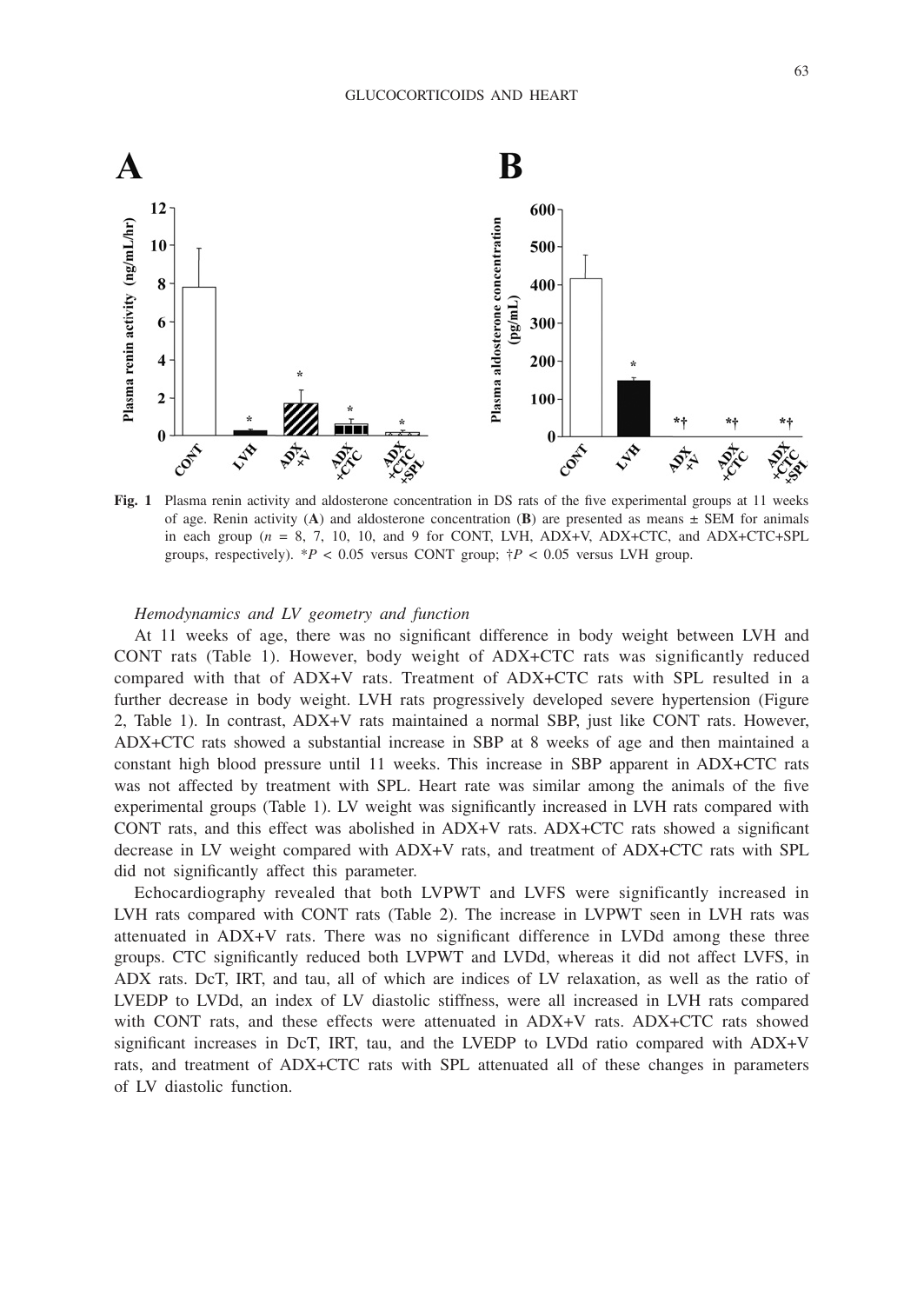

Age (weeks)

**Fig. 2** Time course of SBP in DS rats of the five experimental groups. Data are means  $\pm$  SEM for animals in each group.  $*P < 0.05$  versus CONT group;  $\dot{\uparrow}P < 0.05$  versus LVH group;  $\dot{\uparrow}P < 0.05$  versus ADX+V group.

**Table 1.** Physiological parameters for DS rats in the five experimental groups at 11 weeks of age.

| Parameter    | <b>CONT</b>      | <b>LVH</b>         | $ADX+V$            | ADX+CTC             | ADX+CTC+SPL          |
|--------------|------------------|--------------------|--------------------|---------------------|----------------------|
| BW(g)        | $321.0 \pm 5.0$  | $310.6 \pm 6.5$    | $289.1 \pm 6.4**$  | $234.3 \pm 2.9$ *†± | $221.3 \pm 2.3$ *†‡§ |
| $HR$ (bpm)   | $406.8 \pm 5.8$  | $421.2 \pm 8.7$    | $406.3 \pm 8.1$    | $415.0 \pm 6.7$     | $422.4 \pm 5.7$      |
| $SBP$ (mmHg) | $127.4 \pm 1.4$  | $191.0 \pm 2.7^*$  | $138.3 \pm 8.1^+$  | $161.9 \pm 2.3$ *†± | $161.1 \pm 3.5$ *†±  |
| $LVW$ (mg)   | $706.6 \pm 17.9$ | $955.4 \pm 14.4^*$ | $714.0 \pm 37.0^+$ | $642.1 \pm 53.6$ †± | $587.7 \pm 12.9$ *†± |

Abbreviations not defined in text: BW, body weight; HR, heart rate; LVW, left ventricular weight. Data are means ± SEM for animals in each group. \**P* < 0.05 versus CONT group; †*P* < 0.05 versus LVH group; ‡*P* < 0.05 versus ADX+V group; §*P* < 0.05 versus ADX+CTC group.

**Table 2.** Morphological and functional parameters for DS rats in the five experimental groups at 11 weeks of age.

| Parameter                  | <b>CONT</b>     | <b>LVH</b>       | $ADX+V$            | $ADX+CTC$                | $ADX+CTC+SPL$       |
|----------------------------|-----------------|------------------|--------------------|--------------------------|---------------------|
| $LVPWT$ (mm)               | $1.39 \pm 0.03$ | $2.21 \pm 0.04*$ | $1.60 \pm 0.04**$  | $1.45 \pm 0.04$ †±       | $1.43 \pm 0.07$ †±  |
| $LVDd$ (mm)                | $8.02 \pm 0.19$ | $7.69 \pm 0.28$  | $7.79 \pm 0.10$    | $6.97 \pm 0.11$ *† $\pm$ | $7.09 \pm 0.05$ *†‡ |
| LVFS $(\% )$               | $39.0 \pm 1.3$  | $41.0 \pm 2.1*$  | $43.2 \pm 1.0^*$   | $44.6 \pm 0.7$ *†        | $44.4 \pm 0.6$ *†   |
| $DcT$ (ms)                 | $36.1 \pm 0.8$  | $55.8 \pm 1.0*$  | $44.6 \pm 1.4$ *†  | $47.3 \pm 0.8$ *‡        | $46.3 \pm 1.1$ * §  |
| IRT $(ms)$                 | $16.8 \pm 0.4$  | $27.0 \pm 1.8^*$ | $24.3 \pm 1.1$ *†  | $28.4 \pm 0.7$ *1        | $24.4 \pm 1.0 + 8$  |
| Tau (ms)                   | $24.9 \pm 2.8$  | $33.5 \pm 2.1*$  | $23.5 \pm 3.1$ *†  | $34.7 + 4.4$ **          | $21.8 \pm 2.2$ *†§  |
| $LVEDP/LVDd$ (mm $Hg/mm$ ) | $0.47 \pm 0.03$ | $0.91 \pm 0.07*$ | $0.70 \pm 0.02$ *† | $0.91 \pm 0.05 \times 1$ | $0.65 \pm 0.07$ *†§ |

Data are means  $\pm$  SEM for animals in each group. \**P* < 0.05 versus CONT group;  $\frac{1}{7}P$  < 0.05 versus LVH group;  $\frac{1}{7}P$  < 0.05 versus ADX+V group; §*P* < 0.05 versus ADX+CTC group.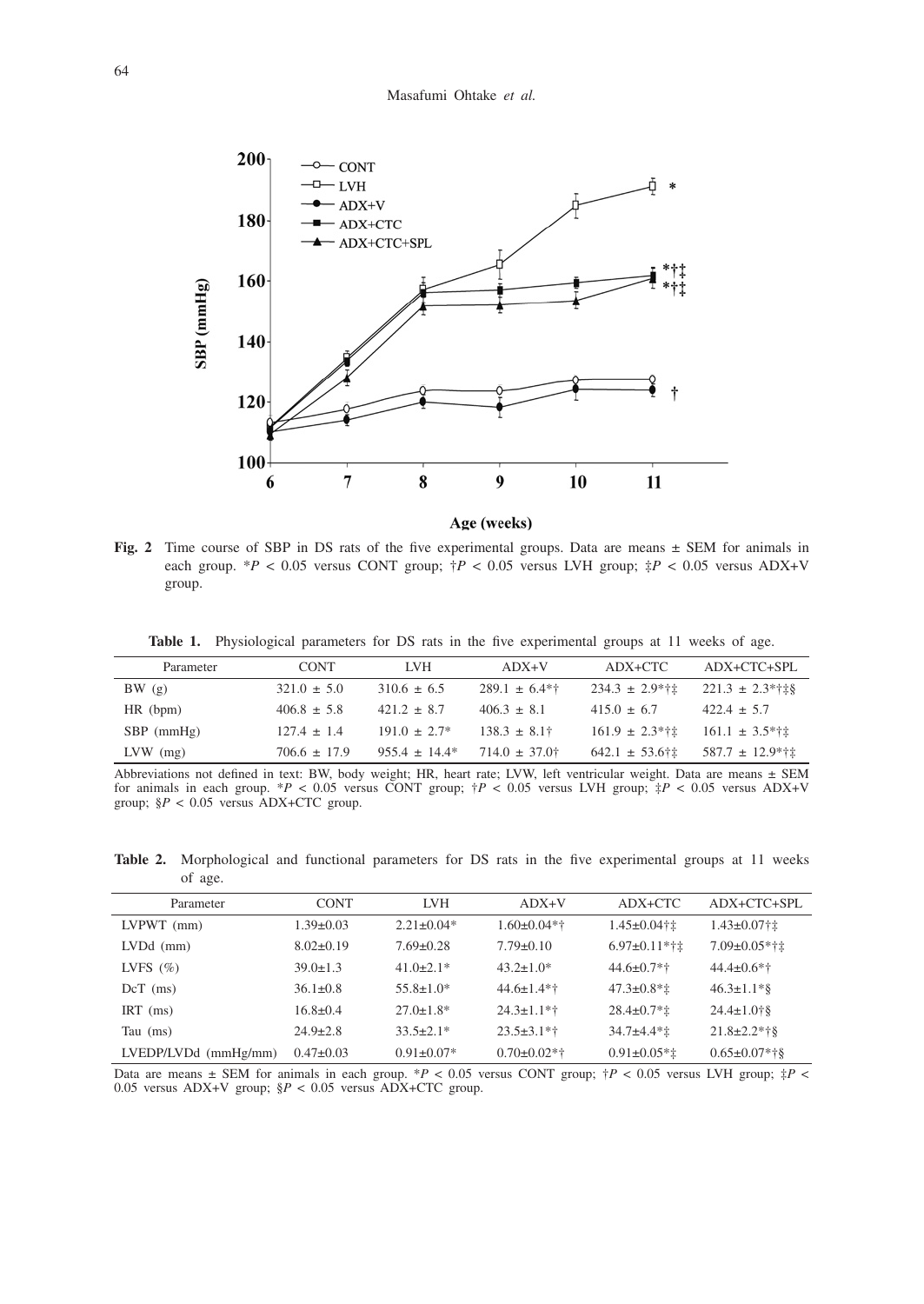

**Fig. 3** Cardiomyocyte size and expression of ANP, BNP, and IGF-1 genes in the left ventricle of DS rats in the five experimental groups at 11 weeks of age. (**A**) Hematoxylin-eosin staining of transverse sections of the LV myocardium. Scale bars, 50 µm. (**B**) Cross-sectional area of cardiac myocytes determined from sections similar to those in (A). (**C**–**E**) Quantitative RT-PCR analysis of ANP, BNP, and IGF-1 mRNAs, respectively. The amount of each mRNA was normalized by that of 18S rRNA and then expressed relative to the corresponding mean value for the CONT group. Data in  $(B)$  through  $(D)$  are means  $\pm$  SEM for animals in each group. \**P* < 0.05 versus CONT group; †*P* < 0.05 versus LVH group; ‡*P* < 0.05 versus ADX+V group.

#### *Cardiomyocyte growth and cardiac fibrosis*

Microscopic analysis revealed that the cross-sectional area of cardiac myocytes was increased in LVH rats compared with CONT rats and that this effect was abolished in ADX+V rats (Figure 3A, B). CTC significantly reduced LV cardiomyocyte size in ADX rats and this effect was not significantly influenced by treatment with SPL. Hemodynamic overload resulted in marked upregulation of ANP and BNP gene expression in the left ventricle of LVH rats and these effects were prevented by adrenalectomy (Figure 3C, D). The abundance of IGF-1 mRNA did not differ between CONT and LVH rats but was reduced by adrenalectomy (Figure 3E). CTC downregulated the expression of both fetal-type cardiac genes as well as that of the IGF-1 gene in ADX rats and these effects were not modified by treatment with SPL.

Azan-Mallory staining revealed that fibrosis in perivascular and interstitial regions of the LV myocardium was increased in LVH rats compared with CONT rats, and that this effect was abolished in ADX+V rats (Figure 4A–C). Perivascular fibrosis, but not interstitial fibrosis, was significantly increased by CTC in ADX rats, and this increase in perivascular fibrosis was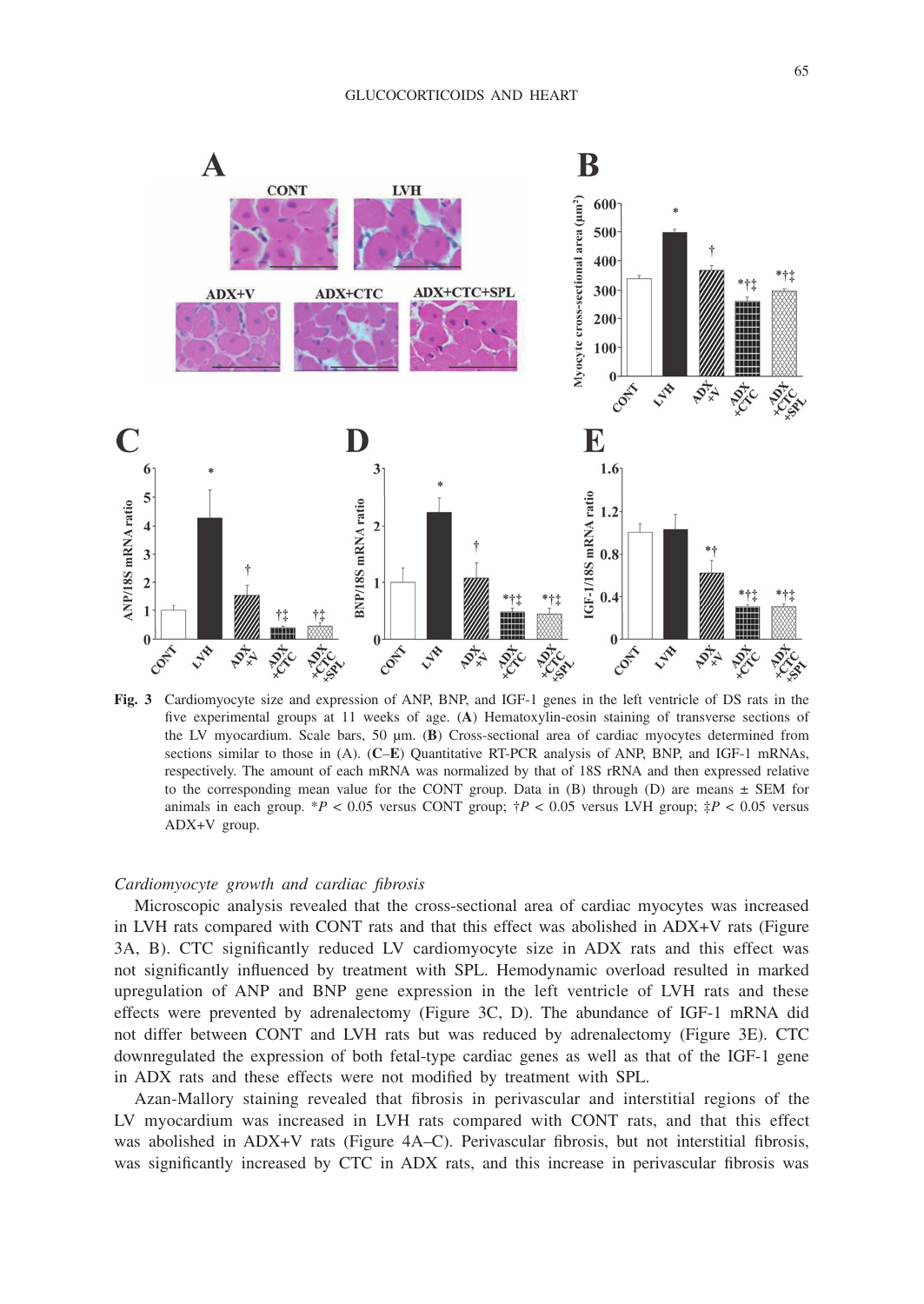

**Fig. 4** Cardiac fibrosis and expression of collagen genes in the left ventricle of DS rats in the five experimental groups at 11 weeks of age. (**A**) Collagen deposition as revealed by Azan-Mallory staining in perivascular (upper panels) or interstitial (lower panels) regions of the LV myocardium. Scale bars, 200 µm. (**B**, **C**) Relative extents of perivascular and interstitial fibrosis, respectively, in the LV myocardium as determined from sections similar to those in (A). (**D**) Ratio of the amount of collagen type I mRNA to that of collagen type III mRNA. Data in (B) through (D) are means  $\pm$  SEM for animals in each group. \**P* < 0.05 versus CONT group; †*P* < 0.05 versus LVH group; ‡*P* < 0.05 versus ADX+V group; §*P* < 0.05 versus ADX+CTC group.

inhibited by treatment with SPL. The ratio of the amount of collagen type I mRNA to that of collagen type III mRNA, which correlates with myocardial stiffness, was increased in LVH rats compared with CONT rats and this effect was abolished in ADX+V rats (Figure 4D). CTC significantly increased the collagen type I to type III mRNA ratio in a manner sensitive to SPL in ADX rats.

#### *Myocardial oxidative stress*

Superoxide production in myocardial tissue sections revealed by staining with dihydroethidium as well as the activity of NADPH oxidase in LV homogenates were both significantly increased in LVH rats compared with CONT rats, and these effects were abolished in ADX+V rats (Figure 5A, B). CTC increased myocardial superoxide production and NADPH oxidase activity in a manner sensitive to SPL in ADX rats. The expression of genes for the  $p22^{pbox}$ ,  $gp91^{pbox}$ , p67<sup>phox</sup> and Rac1 but not for p47<sup>phox</sup> subunits of NADPH oxidase was also upregulated in the left ventricle of LVH rats compared with CONT rats and these effects were prevented by ADX (Figure 5C–G). CTC did not affect the expression levels of  $p22^{phox}$ ,  $gp91^{phox}$ , or Rac1 genes, but it significantly upregulated the expression of  $p47<sup>phox</sup>$  and  $p67<sup>phox</sup>$  genes in ADX rats.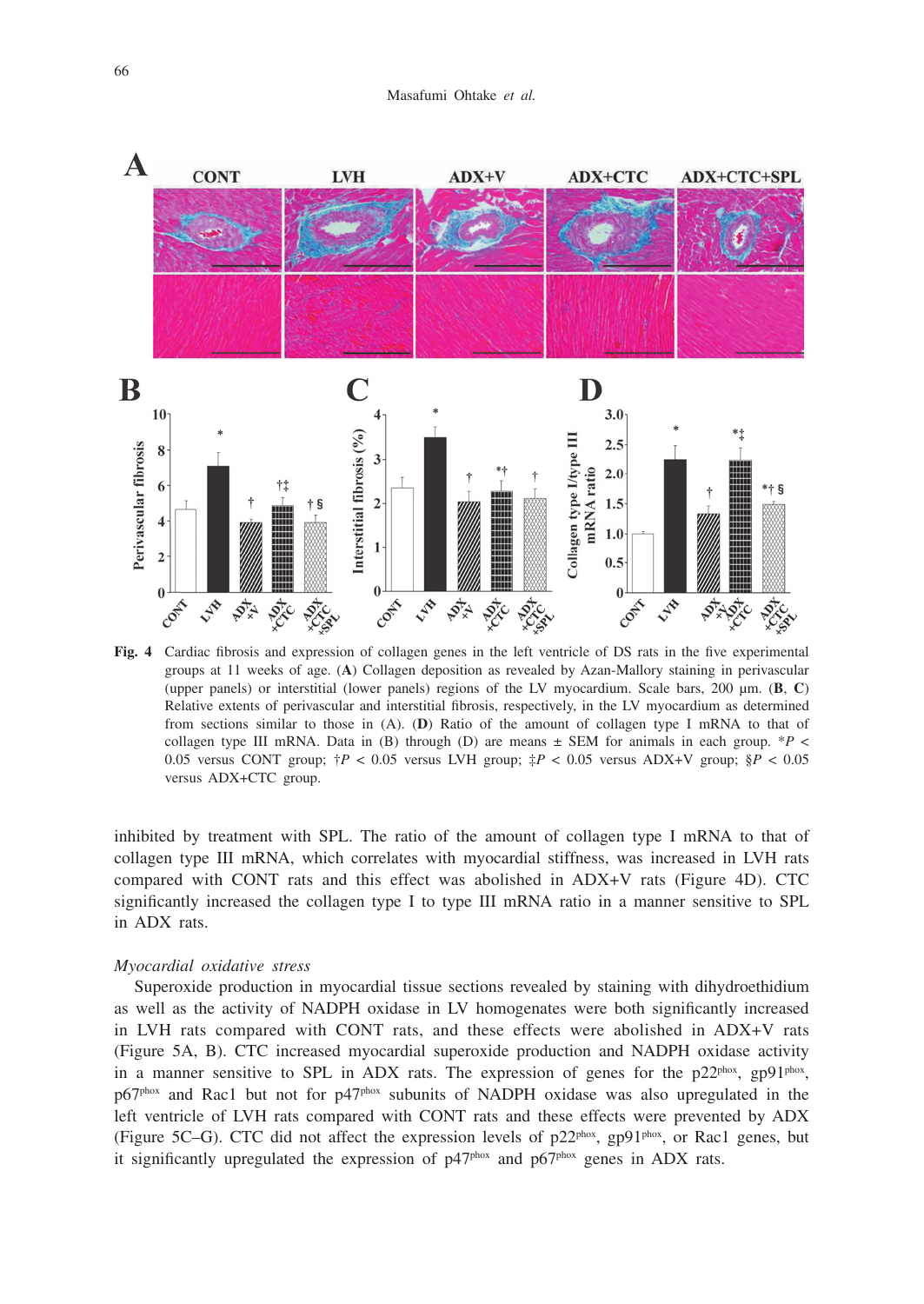

**Fig. 5** Superoxide production as well as NADPH oxidase activity and gene expression in the left ventricle of rats in the five experimental groups at 11 weeks of age. (**A**) Superoxide production as revealed by dihydroethidium staining in perivascular (upper panels) or interstitial (lower panels) regions of the LV myocardium. Scale bars, 100 µm. (**B**) NADPH-dependent superoxide production in LV homogenates. Results are expressed as relative light units (RLU) per milligram of protein. (**C**–**G**) Quantitative RT-PCR analysis of p22<sup>phox</sup>, gp91<sup>phox</sup>, p47<sup>phox</sup>, p67<sup>phox</sup>, and Rac1 mRNAs, respectively. The amount of each mRNA was normalized by that of 18S rRNA and then expressed relative to the corresponding mean value for the CONT group. Data in (B) through (G) are means  $\pm$  SEM for animals in each group. \**P* < 0.05 versus CONT group;  $\frac{4}{7}P < 0.05$  versus LVH group;  $\frac{4}{7}P < 0.05$  versus ADX+V group;  $\frac{8}{5}P < 0.05$  versus ADX+CTC group.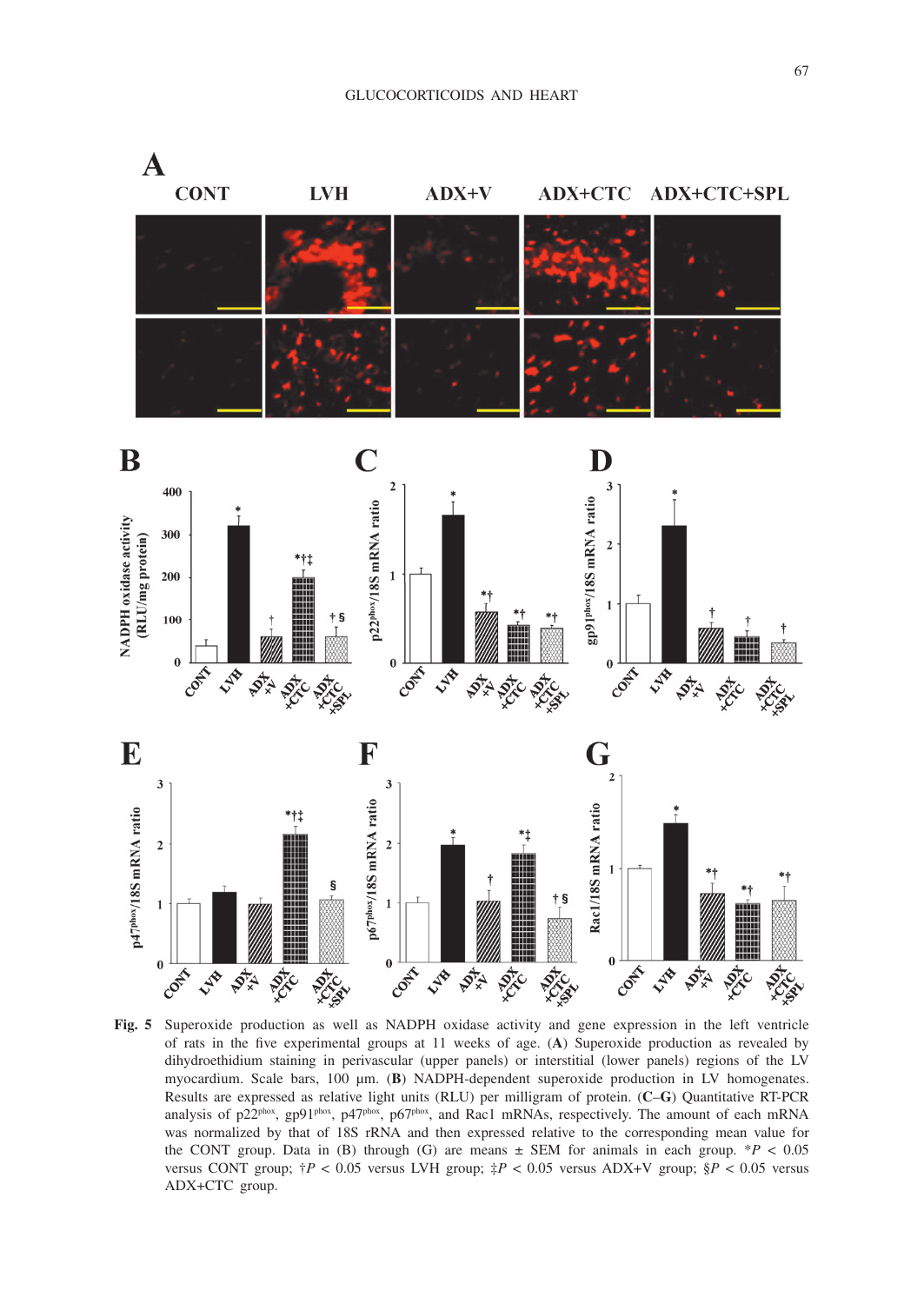

**Fig. 6** Macrophage infiltration as well as expression of MCP-1, osteopontin, and COX-2 genes in the left ventricle of rats in the five experimental groups at 11 weeks of age. (**A**) Immunohistochemical staining for the monocyte-macrophage marker CD68. Scale bars, 50 µm. (**B**–**D**) Quantitative RT-PCR analysis of MCP-1, osteopontin, and COX-2 mRNAs, respectively. The amount of each mRNA was normalized by that of 18S rRNA and then expressed relative to the corresponding mean value for the CONT group. Data in (B) through (D) are means  $\pm$  SEM for animals in each group. \**P* < 0.05 versus CONT group; †*P* < 0.05 versus LVH group; ‡*P* < 0.05 versus ADX+V group; §*P* < 0.05 versus ADX+CTC group.

#### *Myocardial inflammation*

Immunostaining of the LV myocardium for the monocyte-macrophage marker CD68 revealed that macrophage infiltration in the myocardium was increased in LVH rats compared with CONT rats and that this effect was attenuated in ADX+V rats (Figure 6A, B). CTC increased macrophage infiltration in ADX rats in a manner sensitive to treatment with SPL. The expression of MCP-1, osteopontin, and COX-2 genes in the left ventricle was increased in LVH rats compared with CONT rats and these effects were abolished in ADX+V rats (Figure 6C–E). CTC upregulated the expression of these inflammatory marker genes in ADX rats in a manner sensitive to SPL.

# DISCUSSION

We have shown that exogenous corticosterone induces hypertension, cardiac remodeling, and diastolic dysfunction in adrenalectomized DS rats fed a high-salt diet, and that spironolactone attenuates these effects without lowering blood pressure. Our data thus suggest that exogenous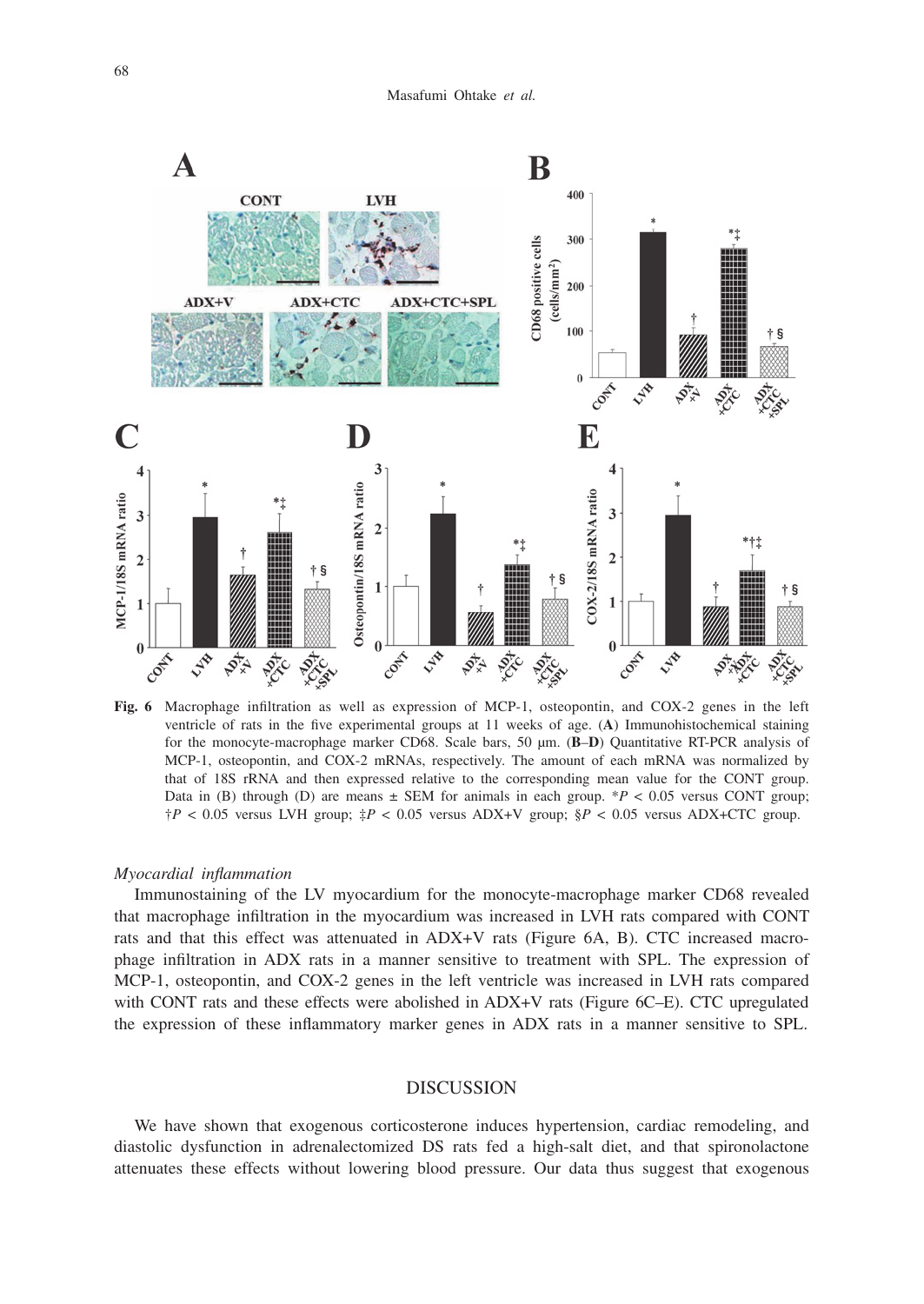glucocorticoids activate cardiac MRs and thereby contribute to cardiac remodeling and diastolic dysfunction in this model of no-aldosterone hypertension. Increased oxidative stress may underlie activation of the glucocorticoid-MR complex in the heart of these animals. The beneficial effects of spironolactone in this model are likely attributable to attenuation of myocardial oxidative stress and coronary vascular inflammation induced by glucocorticoid-activated MRs.

Cardiac hypertrophy induced by hypertension is associated with increases in cardiomyocyte cell volume, changes in cardiac gene transcription and translation, and enhanced myofibrillar assembly.<sup>24)</sup> In the present study, corticosterone-treated ADX rats showed cardiac atrophy despite the presence of sustained LV pressure overload, and this effect was not inhibited by spironolactone treatment. These data suggest that MRs may not be responsible for the corticosterone-induced inhibition of LV myocardial growth.20) Downregulation of IGF-1 in muscle has been implicated in the skeletal muscle atrophy induced by glucocorticoids.<sup>25)</sup> The corticosterone-induced cardiac atrophy observed in the present study may thus have resulted from inhibition of the IGF-1 system in a manner independent of MRs.

Cardiac fibrosis is a pathological feature associated with hypertension and is responsible for LV diastolic dysfunction, likely as a result of increased LV diastolic stiffness.<sup>4)</sup> In addition, MR activation in the myocardium and coronary vasculature results in cardiac remodeling and fibrosis, myocardial oxidative stress, and coronary vascular inflammation.<sup>4, 5)</sup> Excess reactive oxygen species (ROS) may contribute to impairment of LV diastolic function through inhibition of  $Ca^{2+}$  handling proteins.<sup>26, 27)</sup> Increased oxidative stress might also result in an increase in the ratio of collagen type I to type III mRNA levels, which has been associated with LV diastolic stiffness.22) In the present study, spironolactone ameliorated LV perivascular fibrosis, the shift in collagen isoforms, and LV diastolic dysfunction as well as attenuated LV oxidative stress and inflammation, without lowering blood pressure, in corticosterone-treated ADX rats. These data suggest that glucocorticoid-mediated MR activation may be important in corticosterone-induced LV remodeling and diastolic dysfunction.<sup>20)</sup>

In previous studies, the cardiac effect of glucocorticoids during experimental myocardial infarction has been controversial depending on their types or doses.<sup>28, 29)</sup> Our results are consistent with a recent study showing that glucocorticoids aggravate cardiac damage by activation of MRs during ischemia-reperfusion in the isolated perfused rat heart.<sup>30</sup> Although glucocorticoids have been thought to act as antagonists of the MR in nonepithelial cells such as cardiomyocytes and brain cells, glucocorticoid-MR complexes are activated as a result of the generation of ROS.<sup>6)</sup> Given that ROS regulate the sumoylation-desumoylation equilibrium in vitro, posttranslational modification of MRs by the small ubiquitin-related modifier might be involved in ROS-induced MR activation.<sup>31)</sup> In the present study, salt loading or LV pressure overload associated with corticosterone-induced hypertension may have been the stimulus for ROS production in the heart. ROS-induced MR activation results in activation of NADPH oxidase<sup>4)</sup> and induces ROS production and tissue injury, thereby forming a vicious circle. MR inhibition has been shown to attenuate cardiac oxidative stress and inflammation in rodent models of chronic pressure overload.<sup>4, 32, 33)</sup> Furthermore, spironolactone treatment partially suppressed cardiac inflammatory-fibrogenic and oxidative stress responses in vivo after angiotensin II infusion in normotensive Sprague-Dawley rats.34) ADX+CTC rats are a model of no-aldosterone hypertension, an extreme condition distinct from low-aldosterone hypertension (e.g. LVH rats) that is usually detected in humans. In the present study, spironolactone may thus have protected the heart from corticosterone-induced damage and diastolic dysfunction through the inhibition of aldosterone-independent, ROS-induced activation of corticosterone-MR complexes. The increase in NADPH oxidase activity was accompanied by upregulation of the p47<sup>phox</sup> and p67<sup>phox</sup> genes but not p22<sup>phox</sup>, gp91<sup>phox</sup>, or Rac1 genes in the left ventricle of ADX+CTC rats. These data suggest that the abundance of these cytosolic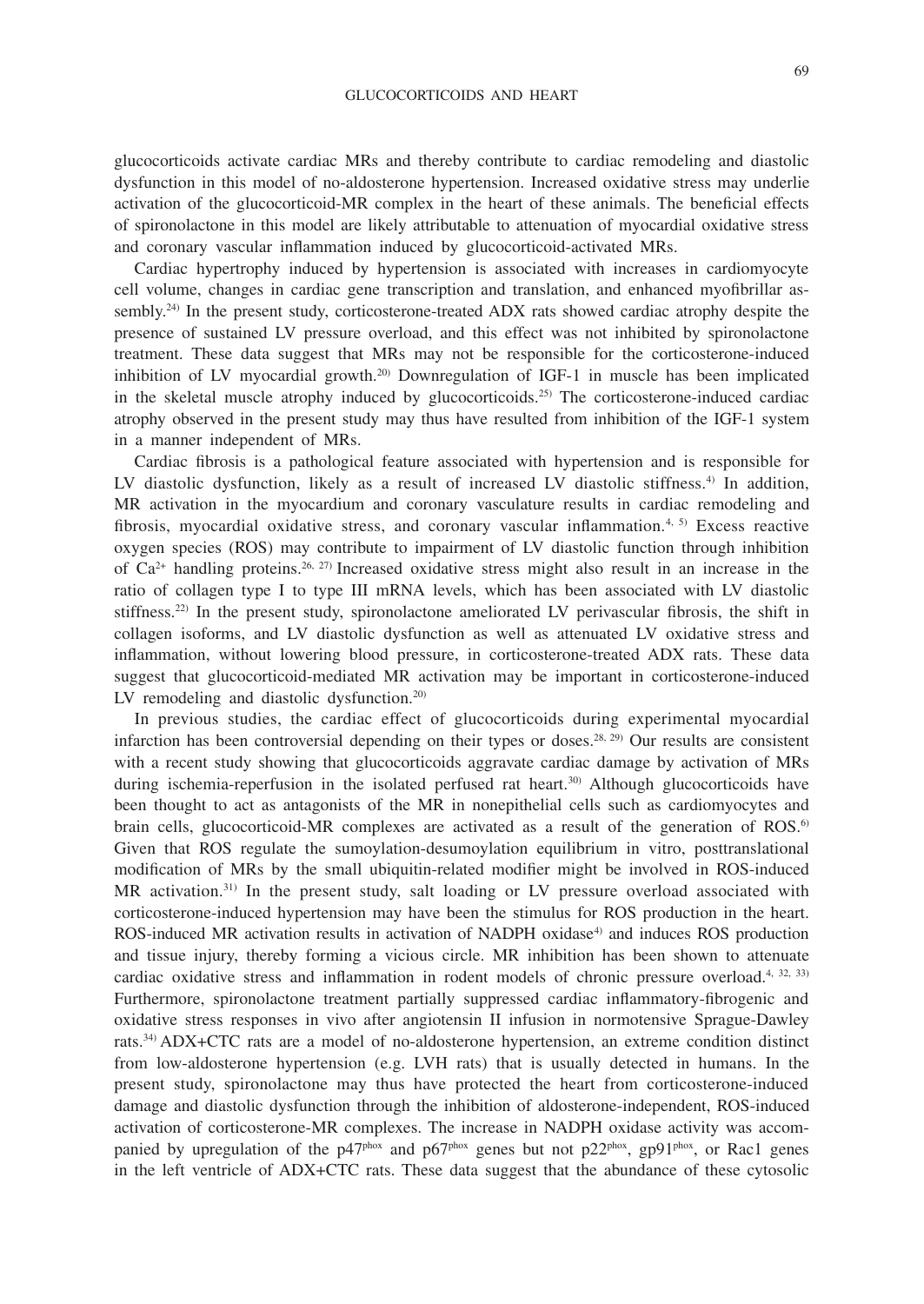components ( $p47<sup>phox</sup>$  and  $p67<sup>phox</sup>$ ) may have contributed to the activation of NADPH oxidase.<sup>35, 36)</sup>

Macrophage infiltration into the perivascular space of intramural coronary vessels as well as the interstitial space was accompanied by upregulation of the expression of genes for the proinflammatory proteins MCP-1, osteopontin, and COX-2 in the heart of ADX+CTC rats. The observation that the proinflammatory effects of corticosterone were attenuated by treatment with spironolactone suggests that coronary vascular inflammation induced by corticosterone-activated MRs may have contributed to the cardiac injury and perivascular fibrosis apparent in the present study. Our results are in good agreement with previous results showing that activation of MRs by exogenous glucocorticoids can lead to the development of cardiovascular inflammatory responses in adrenalectomized rats.37) MR- and salt-induced cardiac pathology is characterized by an early vascular inflammatory response involving MCP-1, adhesion molecules, and macrophages before the onset of collagen deposition.<sup>38)</sup> Administration of MR antagonists such as eplerenone or spironolactone reduces macrophage accumulation in various disease models, including those of myocardial infarction and angiotensin II– or aldosterone-induced vascular inflammation and damage.38-40) In the present study, the spironolactone-induced inhibition of coronary vascular inflammation may thus have contributed to the attenuation of cardiac remodeling and led to the amelioration of LV diastolic dysfunction in corticosterone-treated ADX rats.

Treatment of ADX rats with corticosterone induced a substantial increase in SBP that was maintained until 11 weeks of age. This increase in SBP was not affected by treatment with spironolactone, however, indicating that the adrenal glands are necessary for the development of salt-induced hypertension in this model and suggesting that MRs may not be responsible for corticosterone-induced hypertension in ADX rats. The present results are consistent with those of previous studies showing that adrenocorticotropic hormone– or corticosterone–induced hypertension in rats was not prevented by MR blockade with spironolactone.<sup>20, 41)</sup> Impairment of leukocyte-endothelium interactions in spontaneously hypertensive rats was found to be dependent on glucocorticoids.42) Oxidative stress and deficiency of nitric oxide are emerging as key factors in the pathogenesis of glucocorticoid-induced hypertension.43) MR-independent vascular inflammation and oxidative stress may thus have played a role in the pathogenesis of glucocorticoid-induced hypertension in ADX rats in the present study.

In conclusion, exogenous corticosterone induced hypertension, cardiac remodeling, and diastolic dysfunction in adrenalectomized DS rats fed a high-salt diet. The cardiac effects of exogenous corticosterone were likely attributable, at least in part, to myocardial oxidative stress and coronary vascular inflammation induced by glucocorticoid-activated MRs. Further studies are required to identify the precise mechanisms of ROS-induced activation of glucocorticoid-MR complexes in the cardiovascular system.

# ACKNOWLEDGEMENTS

We thank Koji Tsuboi, Yuichiro Yamada, Chisa Inoue, and Masafumi Sakai for technical assistance.

Source of Funding: This work was supported by unrestricted research grants from Banyu Pharmaceutical Co. Ltd. (Tokyo, Japan) and Mitsubishi Tanabe Pharma Corporation (Osaka, Japan), and by Management Expenses Grants from the government to Nagoya University.

Conflict of Interest: None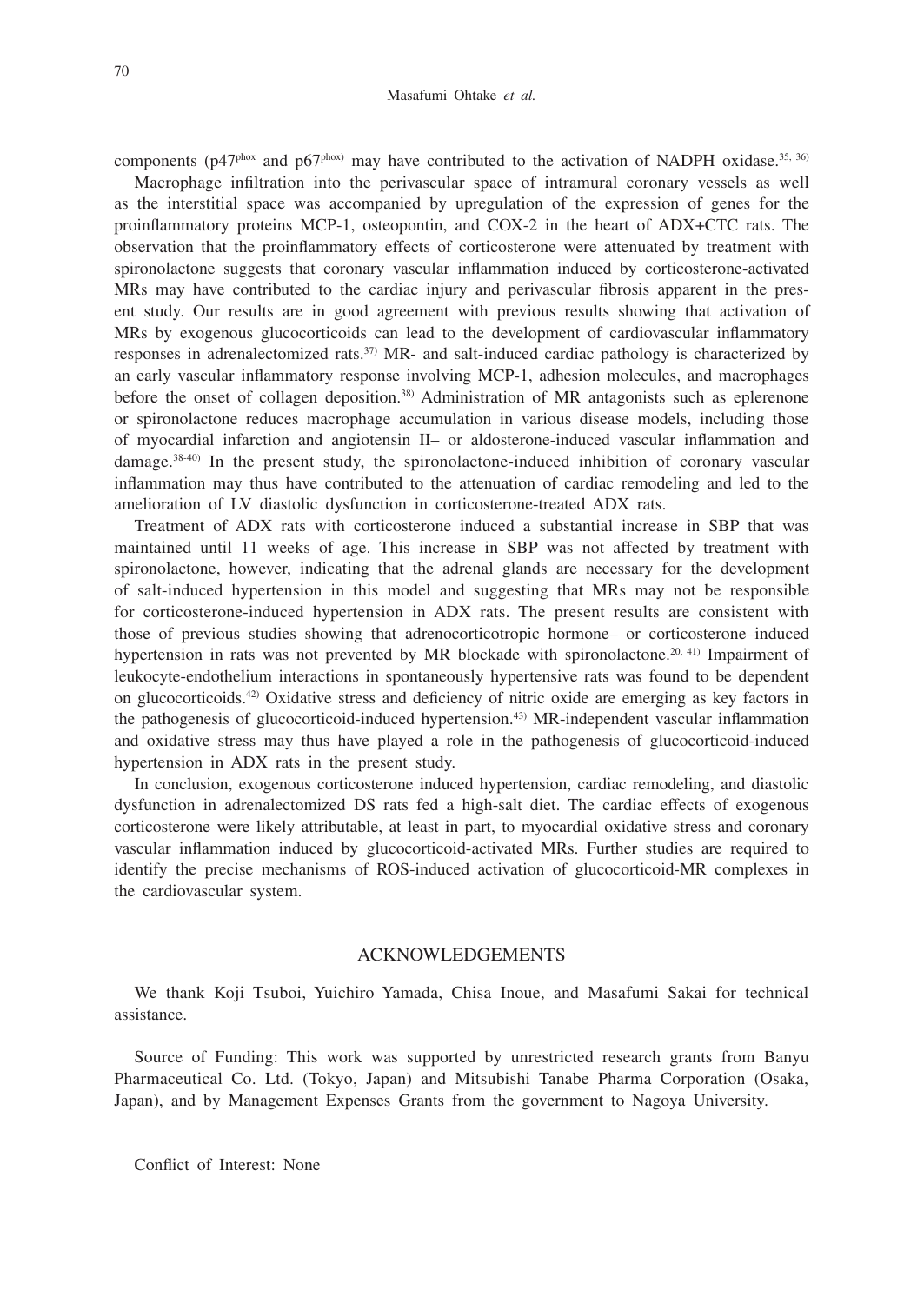#### GLUCOCORTICOIDS AND HEART

# **REFERENCES**

- 1) Muto T, Ueda N, Opthof T, Ohkusa T, Nagata K, Suzuki S, Tsuji Y, Horiba M, Lee JK, Honjo H, Kamiya K, Kodama I, Yasui K. Aldosterone modulates I(f) current through gene expression in cultured neonatal rat ventricular myocytes. *Am J Physiol Heart Circ Physiol*. 2007; 293: H2710–2718.
- 2) Rocha R, Rudolph AE, Frierdich GE, Nachowiak DA, Kekec BK, Blomme EA, McMahon EG, Delyani JA. Aldosterone induces a vascular inflammatory phenotype in the rat heart. *Am J Physiol Heart Circ Physiol*. 2002; 283: H1802–1810.
- 3) Qin W, Rudolph AE, Bond BR, Rocha R, Blomme EA, Goellner JJ, Funder JW, McMahon EG. Transgenic model of aldosterone-driven cardiac hypertrophy and heart failure. *Circ Res*. 2003; 93: 69–76.
- 4) Nagata K, Obata K, Xu J, Ichihara S, Noda A, Kimata H, Kato T, Izawa H, Murohara T, Yokota M. Mineralocorticoid receptor antagonism attenuates cardiac hypertrophy and failure in low-aldosterone hypertensive rats. *Hypertension*. 2006; 47: 656–664.
- 5) Nagata K. Mineralocorticoid antagonism and cardiac hypertrophy. *Curr Hypertens Rep*. 2008; 10: 216–221.
- 6) Funder JW. RALES, EPHESUS and redox. *J Steroid Biochem Mol Biol*. 2005; 93: 121–125.
- 7) Makino Y, Yoshikawa N, Okamoto K, Hirota K, Yodoi J, Makino I, Tanaka H. Direct association with thioredoxin allows redox regulation of glucocorticoid receptor function. *J Biol Chem*. 1999; 274: 3182–3188.
- 8) Tamir S, Izrael S, Vaya J. The effect of oxidative stress on ERalpha and ERbeta expression. *J Steroid Biochem Mol Biol*. 2002; 81: 327–332.
- 9) Zhang Q, Piston DW, Goodman RH. Regulation of corepressor function by nuclear NADH. *Science*. 2002; 295: 1895–1897.
- 10) Nagata K, Somura F, Obata K, Odashima M, Izawa H, Ichihara S, Nagasaka T, Iwase M, Yamada Y, Nakashima N, Yokota M. AT1 receptor blockade reduces cardiac calcineurin activity in hypertensive rats. *Hypertension*. 2002; 40: 168–174.
- 11) Mangos GJ, Turner SW, Fraser TB, Whitworth JA. The role of corticosterone in corticotrophin (ACTH) induced hypertension in the rat. *J Hypertens*. 2000; 18: 1849–1855.
- 12) Robert V, Heymes C, Silvestre JS, Sabri A, Swynghedauw B, Delcayre C. Angiotensin AT1 receptor subtype as a cardiac target of aldosterone: role in aldosterone-salt-induced fibrosis. *Hypertension*. 1999; 33: 981–986.
- 13) Kato MF, Shibata R, Obata K, Miyachi M, Yazawa H, Tsuboi K, Yamada T, Nishizawa T, Noda A, Cheng XW, Murate T, Koike Y, Murohara T, Yokota M, Nagata K. Pioglitazone attenuates cardiac hypertrophy in rats with salt-sensitive hypertension: role of activation of AMP-activated protein kinase and inhibition of Akt. *J Hypertens*. 2008; 26: 1669–1676.
- 14) Nagata K, Iwase M, Sobue T, Yokota M. Differential effects of dobutamine and a phosphodiesterase inhibitor on early diastolic filling in patients with congestive heart failure. *J Am Coll Cardiol*. 1995; 25: 295–304.
- 15) Miyachi M, Yazawa H, Furukawa M, Tsuboi K, Ohtake M, Nishizawa T, Hashimoto K, Yokoi T, Kojima T, Murate T, Yokota M, Murohara T, Koike Y, Nagata K. Exercise training alters left ventricular geometry and attenuates heart failure in dahl salt-sensitive hypertensive rats. *Hypertension*. 2009; 53: 701–707.
- 16) Ichihara S, Noda A, Nagata K, Obata K, Xu J, Ichihara G, Oikawa S, Kawanishi S, Yamada Y, Yokota M. Pravastatin increases survival and suppresses an increase in myocardial matrix metalloproteinase activity in a rat model of heart failure. *Cardiovasc Res*. 2006 69: 726–735.
- 17) Elmarakby AA, Loomis ED, Pollock JS, Pollock DM. NADPH oxidase inhibition attenuates oxidative stress but not hypertension produced by chronic ET-1. *Hypertension*. 2005; 45: 283–287.
- 18) Somura F, Izawa H, Iwase M, Takeichi Y, Ishiki R, Nishizawa T, Noda A, Nagata K, Yamada Y, Yokota M. Reduced myocardial sarcoplasmic reticulum Ca(2+)-ATPase mRNA expression and biphasic force-frequency relations in patients with hypertrophic cardiomyopathy. *Circulation*. 2001; 104: 658–663.
- 19) Sakata Y, Yamamoto K, Mano T, Nishikawa N, Yoshida J, Hori M, Miwa T, Masuyama T. Activation of matrix metalloproteinases precedes left ventricular remodeling in hypertensive heart failure rats: its inhibition as a primary effect of Angiotensin-converting enzyme inhibitor. *Circulation*. 2004; 109: 2143–2149.
- 20) Hattori T, Murase T, Iwase E, Takahashi K, Ohtake M, Tsuboi K, Miyachi M, Murohara T, Nagata K. Glucocorticoid-induced hypertension and cardiac injury: effects of mineralocorticoid and glucocorticoid receptor antagonism. *Nagoya J Med Sci*. 2013; 75: 81–92.
- 21) Murase T, Hattori T, Ohtake M, Nakashima C, Takatsu M, Murohara T, Nagata K. Effects of estrogen on cardiovascular injury in ovariectomized female DahlS.Z-*Lepr<sup>fa</sup>*/*Lepr<sup>fa</sup>* rats as a new animal model of metabolic syndrome. *Hypertension*. 2012; 59: 694–704.
- 22) Yamada T, Nagata K, Cheng XW, Obata K, Saka M, Miyachi M, Naruse K, Nishizawa T, Noda A, Izawa H, Kuzuya M, Okumura K, Murohara T, Yokota M. Long-term administration of nifedipine attenuates cardiac remodeling and diastolic heart failure in hypertensive rats. *Eur J Pharmacol*. 2009; 615: 163–170.